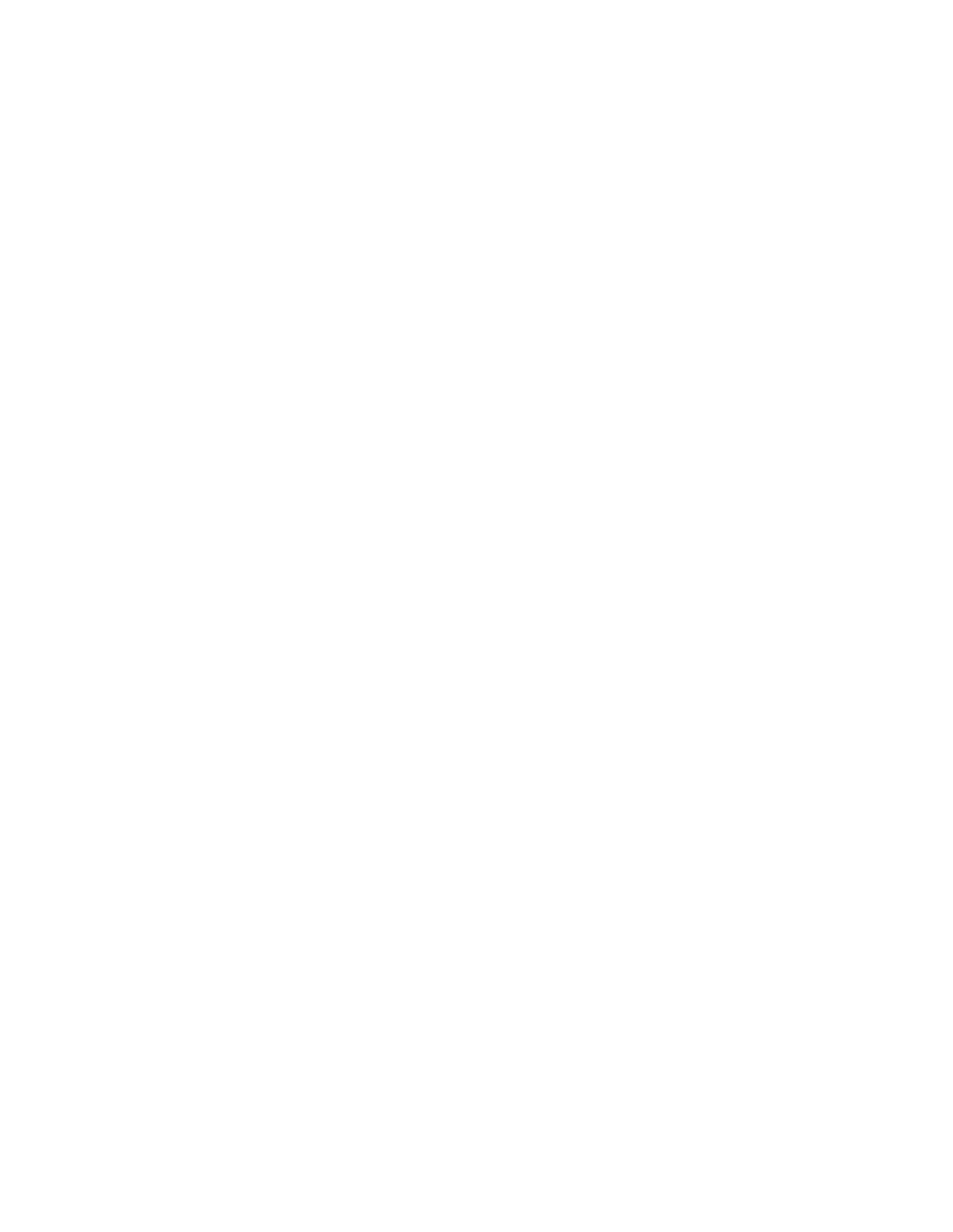*moderate to high compression ratio (7.18) without any alteration of clinical information (PRD = 0.023%) with an excellent Quality Score (312.17).*

**Index terms: Sign Byte, Amplification, Grouping, ASCII Character, SMS.**

## I. INTRODUCTION

Electrocardiogram (ECG) describes different electrical phases of a cardiac cycle and represents a summation in time and space of the action potentials generated by cardiac cells. ECG provides a measure of the electrical currents initiated in the extra-cellular fluid because of the potential changes across the cell membrane [1]. A typical normal ECG trace is shown in figure 1. The ECG is described by waves, segments and intervals. Waves are tagged using the letters P, QRS, T. Segments are time spans between waves and intervals are time lengths that include waves and segments. The shape and size of the P-QRS-T wave and the time intervals between various peaks contain useful information about the nature of probable disease afflicting a heart. P, Q, R, S and T letters were chosen in the early days of ECG history and were chosen arbitrarily [2].



Figure 1. A normal ECG trace

However, by the very nature of bio-signals, reflection of cardiac abnormalities would be random in the timescale. Hence the study of ECG pattern and heart rate variability have to be carried out for extended periods of time (i.e., for 24 h) as done in Holter monitoring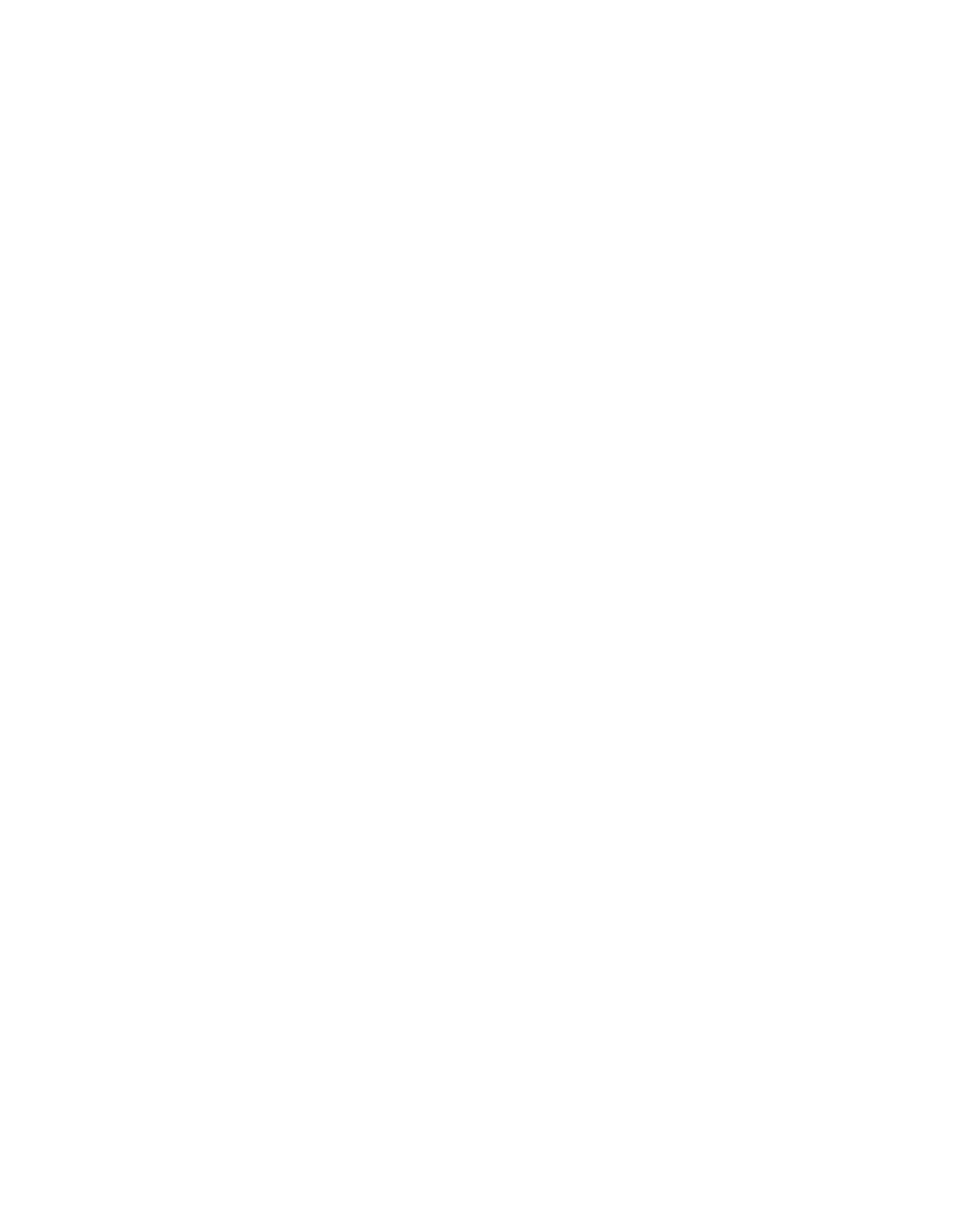signal for remote health care system. Latest wireless communication technologies, such as GPRS, 3G, EDGE and WiMAX provide superior data transmission rates than 2G GSM network. But these high end wireless communication technologies have become popular in economically developed metropolitan cities. Majority (80.8%) of the cellular phone users around the globe is still 2G GSM users [41].

One of the growing issues in rural health care system in India is to broaden the service among the poor population distributed at huge geographical area with poor connectivity in terms of infrastructure. ECG is considered as one of the principal physiological signal to detect the cardiac abnormalities of human being. Principal motivation behind this work is to develop a low cost, reliable and user friendly remote tele-cardiology system for compression and transmission of ECG signal which will give support to the rural health care system.

The proposed compression algorithm is divided into four major steps: viz., inter-sample difference computation, sign byte generation, amplification and grouping. The whole compression module is such that the compressed file contains only 8-bit ASCII characters. For getting fast response from expert cardiologists, the compressed file is transferred to cardiologist's mobile phone in form of SMS. The thing is to be done at the doctor's or cardiologist's end is to transfer all those SMS to the computer or laptop. There is also a reverse algorithm which concatenates all those SMS and produces the reconstructed ECG signal after proper decompression.

## II. METHODOLOGY

The proposed scheme is divided into following three main sections: (a) Data compression (b) Transmission and Reception and (c) Data reconstruction. All these compression, transmission-reception and reconstruction algorithms are explained sequentially in rest of the sections. Block schematic of the proposed algorithm is shown in figure 2.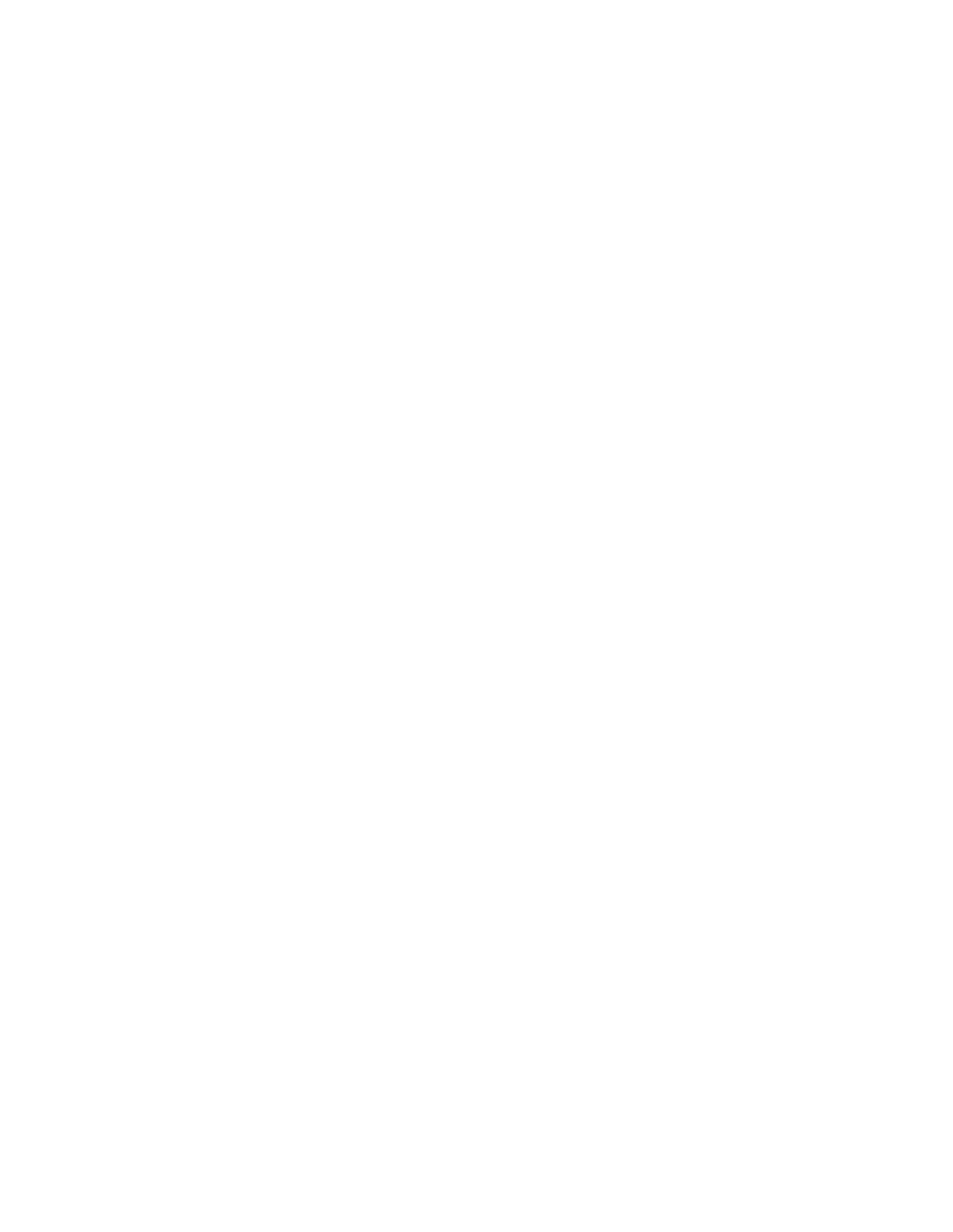(blank). Those numbers can be printed in character form but at the time of data reconstruction these values (13, 26 and 255) will be considered as 'End of File (EOF)' by the compiler and the program will get terminated. Therefore those numbers are replaced with some other suitable numbers provided an extra bit say ('rs') is sent along with this sign byte. After getting the sign byte, all negative numbers in the difference are made positive by multiplying -1. Now each and every number in the difference array is multiplied by 1000 because in standard ECG database and also in PTB-DB, voltages are recorded up-to three decimal points. A sample array after amplification is shown below.

| 21 |                                                       |  |  |  |
|----|-------------------------------------------------------|--|--|--|
|    | a[0]   a[1]   a[2]   a[3]   a[4]   a[5]   a[6]   a[7] |  |  |  |

Those amplified integers are normalized maintaining some logical criteria and the normalization constant is placed in a variable (say 'ii'). Finally 'rs' and 'ii' is printed in character form. Three variables have been taken (say q, r and s) to denote the indexes of critical numbers (255, 10, 13, and 26) among those amplified integers. After marking those positions, critical numbers are replaced in proper way. Amplified integers are grouped maintaining some essential logical criteria. Three types of grouping are considered here namely (1) forward grouping, (2) reverse grouping, (3) no grouping. Forward grouping will be considered if any 'a[i]\*100 + a[i+1]' is less than 255. Reverse grouping will be considered if any 'a[i+1]\*100 + a[i]' is less than 255. If both the forward and reverse groupings are not possible, numbers are kept as it is and this is called no grouping. After grouping the above a[] array becomes as below.

| 204                                                                  | 107 |             |
|----------------------------------------------------------------------|-----|-------------|
| Reverse grouping   Reverse grouping   Forward grouping   No grouping |     | No grouping |

Extra three variables have been taken (say k, z and u) to denote the positions of these forward, reverse and no grouping respectively. At last each set of grouped or not-grouped integers along with other necessary information (sign bit, k, z, u, etc.) will be printed in the output file in ASCII character form maintaining the following format.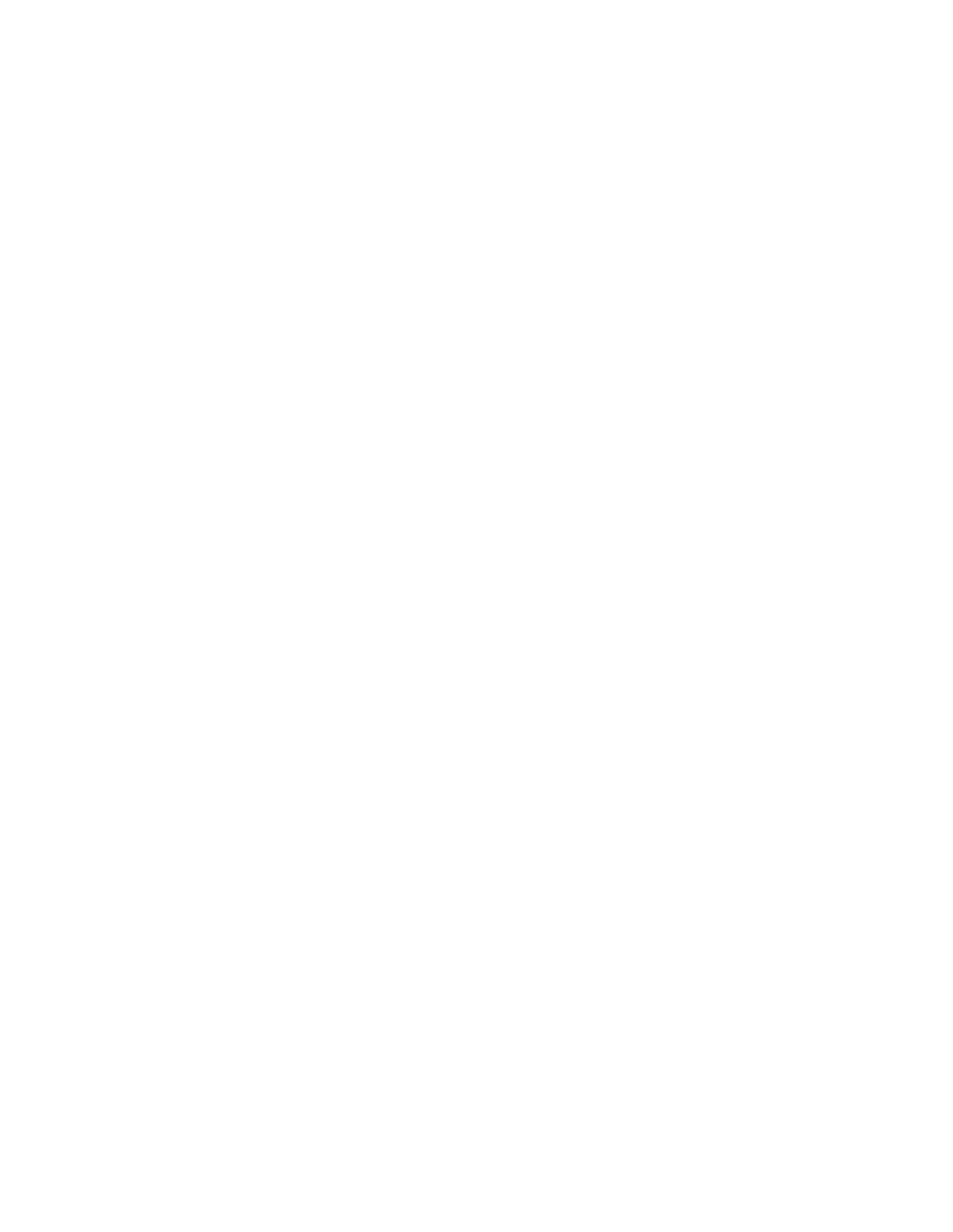These two characters can't be transmitted through SMS. For these numbers MSB is set to 33 and LSB is set to 'Number+33'. Figure 3 demonstrates the algorithm.



Figure 3. 8 bit to 7 bit character conversion algorithm for the range 0 to 31.

A different technique is used for the numbers ranging from 32 to 127. For these numbers, MSB is set to 34 and LSB is set to the same value as the original. Although 59, 61, (91- 94), 96 and (123 – 127) fall in this range but these characters can't be transmitted through SMS. Therefore these are tackled in a different way. For these numbers MSB is set to 35 and LSB is set to 'Number-5'. Figure 4 demonstrates the operation.



Figure 4. 8 bit to 7 bit character conversion algorithm for the range 32 to 127.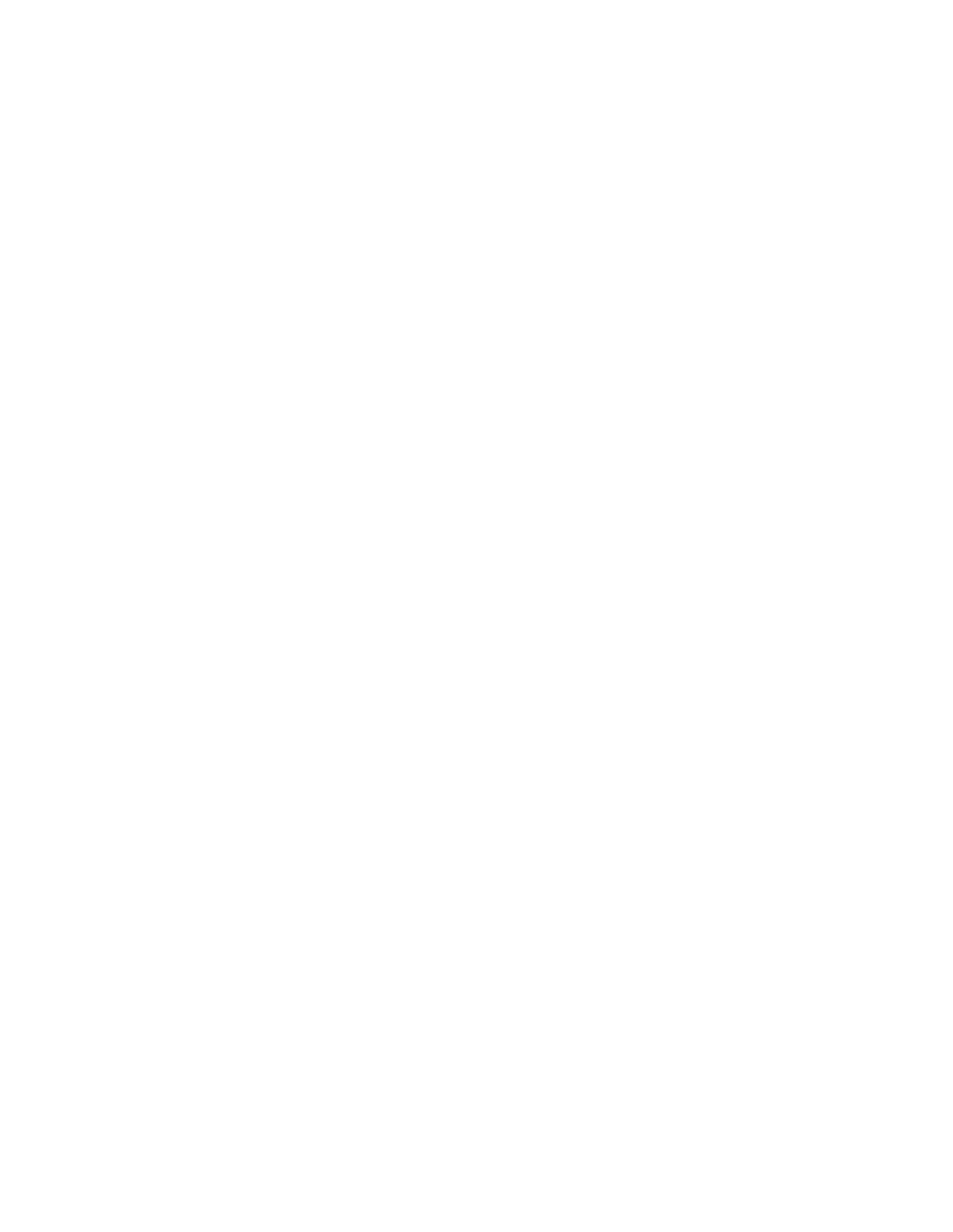In text mode, GSM modem can transmit 160 characters per SMS. Therefore an algorithm is developed which divides the compressed data file into a number of small files each containing 160 7-bit ASCII characters. Among those 160 characters, the first character is reserved for patient ID, second and third characters are reserved for message numbers and rest 157 characters are used for transmitting the compressed ECG data. Now those small data files are transmitted to doctor's mobile phone through the 'i-300' GSM modem with the help of AT commands. Excluding those 'not-used' characters, at a time 84 patients' compressed ECG file can be transmitted to a particular mobile phone and each patient ID can have 7056 (84 X 84) SMS. As the patient ID and SMS number is embedded inside the message body, multiple patients' messages can be transmitted simultaneously to a particular mobile phone and if any SMS is transferred before it's previous due to some network problem or something else, there will be no effect at the time of data reconstruction. GSM modem used for this purpose is shown in figure 7.



Figure 7. An 'i-300' GSM modem.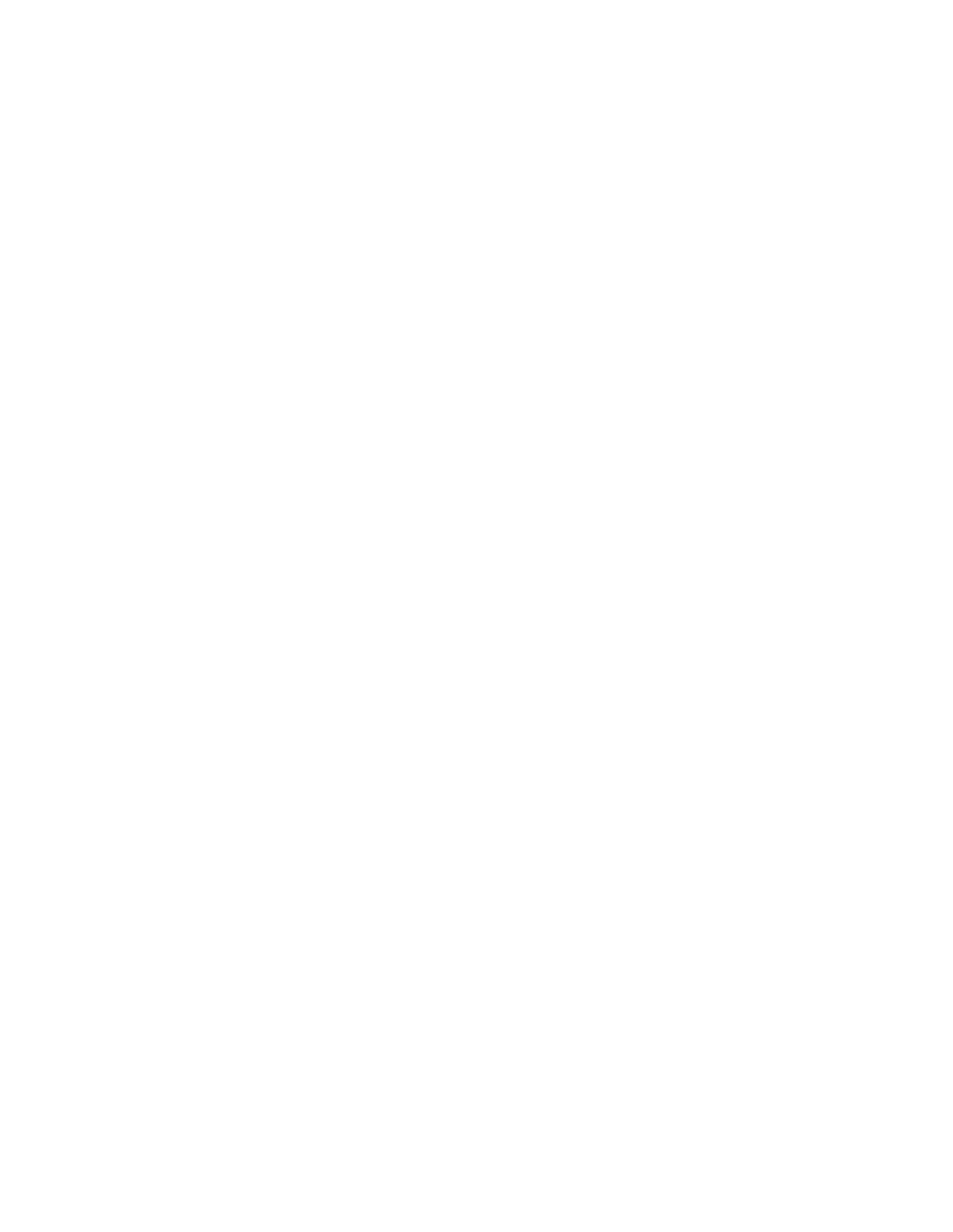declared and is initialized with zero (0). For PTD-DB ECG database the sampling frequency of the original ECG signal is 1 kHz. Therefore the sampling interval is 0.001 second. Hence, in each iteration, 'x' will be incremented by the sampling interval and will be printed with the reconstructed ECG samples.

## III. RESULT

In biomedical data reduction, we usually determine the clinical competence of the reconstructed signal through visual inspection. We may also measure the difference between the original and the reconstructed signal mathematically. Such a numerical measure is the percent root-mean-square difference, PRD, given by

$$
PRD\% = \sqrt{\frac{\sum_{i=1}^{n} (y_i - y_i)^2}{\sum_{i=1}^{n} y_i^2}} X100\%
$$

Where  $y_i$  and  $y_i$  represents the original and reconstructed ECG sample respectively.

The Compression Ratio (CR), which is defined as below, is also calculated.  
\n
$$
CR = \frac{ECG\_data\_file\_size(original)}{Compressed\_File\_Size}
$$

One another numerical measure Quality Score (QS) was proposed in [44] to quantify the overall performance of compression algorithm. A high score represents a good compression performance.

$$
QS = \frac{CR}{PRD}
$$

The compression algorithm [42] achieves PRD of about 0.023%, CR of about 7.18 and QS of about 312.17. Figure [8 to 13] show different original, reconstructed and the difference between original and reconstructed ECG signals of different leads of different ECG files processed by this algorithm. Only the reconstructed ECG signal will be produced at the doctors' end. Differences between original and reconstructed signals are shown here only to give an idea about the performance of the proposed algorithm.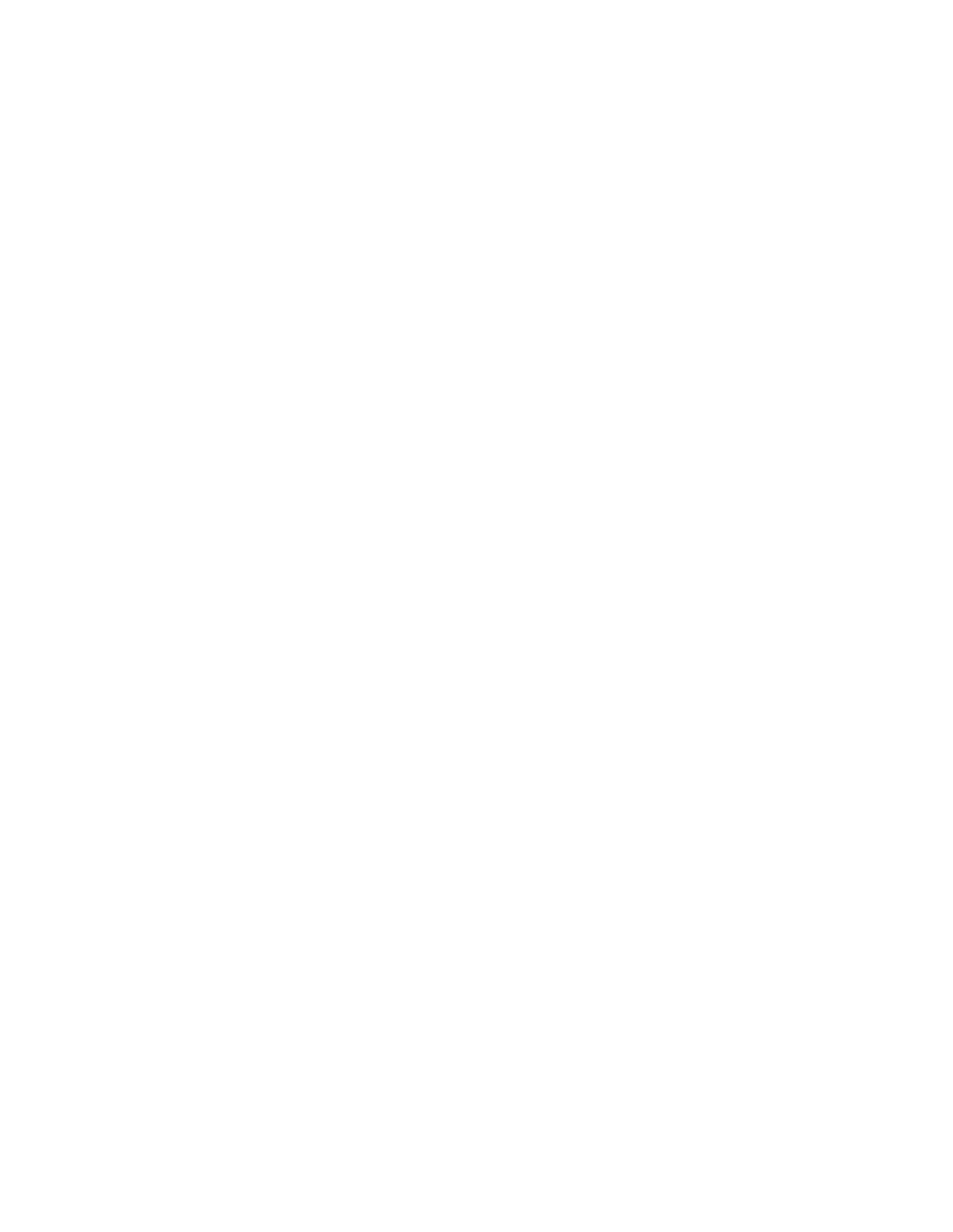

Figure 10. Original (Blue-1), Reconstructed (Black-2) and Difference between original and reconstructed ECG signal (Magenta-3), File: S0305, Lead aVF (Normal), first 2000 samples.



Figure 11. Original (Blue-1), Reconstructed (Black-2) and Difference between original and reconstructed ECG signal (Magenta-3), File: S0464re, Lead III, (Normal) first 60000 samples.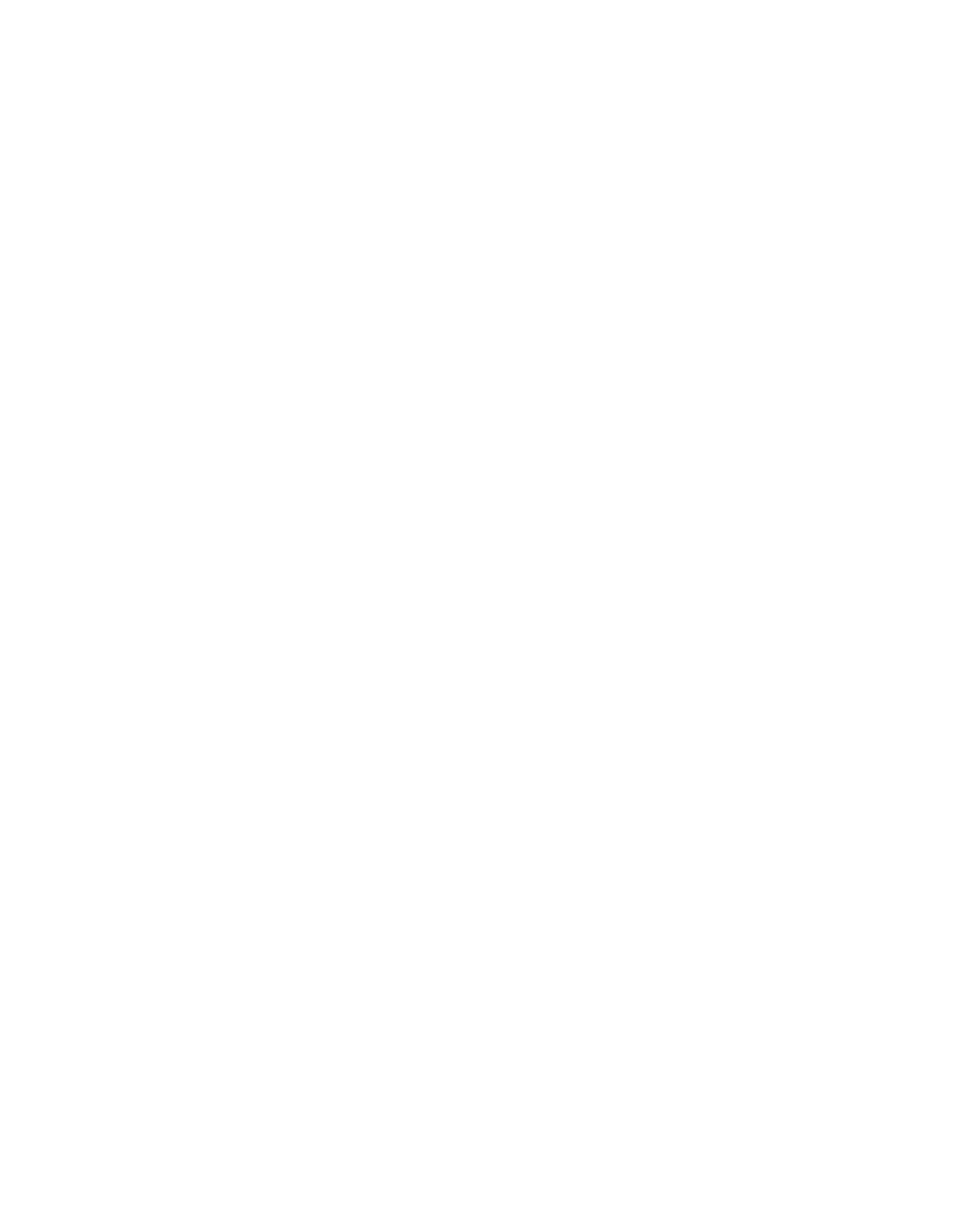One ECG cycle consist of a P wave followed by a QRS complex and a T wave. It is observed that on average 12 SMS is required to transmit two complete ECG cycles. As the output file contains only ASCII characters, some standard ASCII compression algorithm can further compress the data. Original and reconstructed ECG signals are checked by renowned cardiologists and they have given their valuable comments. According to their visual inspection there is no difference between the original and reconstructed ECG signal. PTB diagnosis ECG database (http://physionet.org/cgibin/atm/ATM) was used to assess the performance of the proposed algorithm. This library contains a huge collection of all 12 lead simultaneous ECG recordings and the database contains a high percentage of pathological ECG.

## IV. CONCLUSION AND DISCUSSION

The lossless compression technique which is used to compress the ECG signal gives PRD of about 0.023% and QS of about 312.17. Therefore almost no difference can be expected mathematically between original and reconstructed signal. Cardiologists' opinion also supports these numerical outcomes. According to their visual inspection, "original and reconstructed ECG tracings are similar in all aspects". From figure [8 to 13] it is clear the compression module is capable enough to handle clean as well as noisy ECG signals regardless of their morphology. Compressed file can be preserved for later diagnosis purpose or it can also be transmitted to doctors' mobile phone to consult about the patient's heart in urgent situation. If any cardiac abnormality is found, doctor can easily send back his/her concern over phone or also by an SMS. Information about the patient's age, sex, blood pressure, Photoplethysmogram (PPG), medical history etc. which are also important during diagnosis, can also be transmitted through an extra SMS. This will be included in our future research to come. It is always true that at emergency or serious cardiac condition such as heart attack (Myocardial Infarction), one will try to reach hospital instead of sending SMS to a physician. But, primary level of deformity can be detected and cured if the module is used at an earlier stage. Effort has been to given to make the complete module user friendly as far as possible so that any one who has only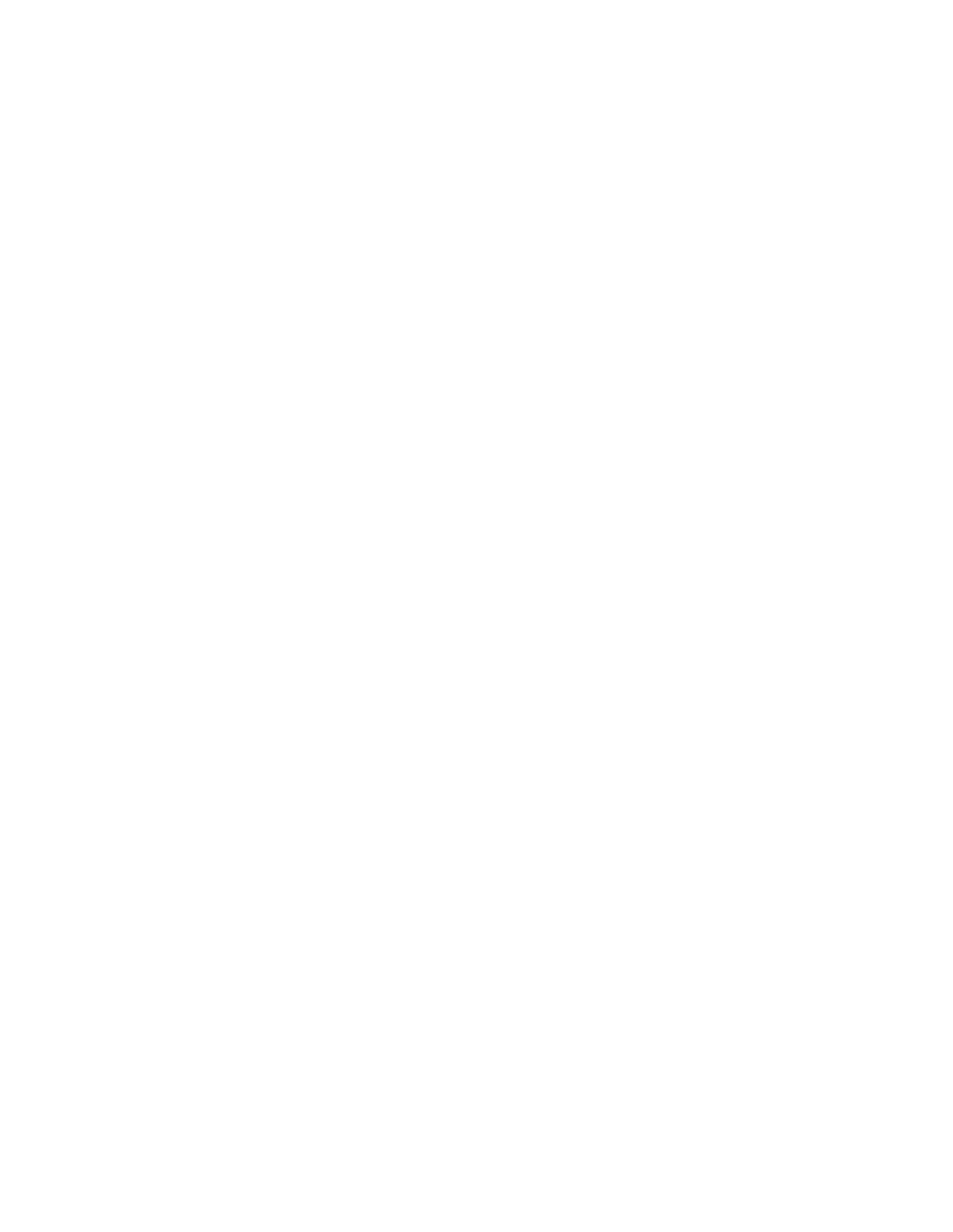[6] J.P. Abenstein and W.J. Tompkins, "A new data reduction algorithm for real time ECG analysis", IEEE Transactions on Biomedical Engineering 1982; 29:43–8.

[7] U.E. Ruttimann and H.V. Pipberger", "Compression of the ECG by prediction or interpolation and entropy coding", IEEE Transactions on Biomedical Engineering 1979; 26: pp-613–623.

[8] S.K. Mukhopadhyay, M. Mitra and S. Mitra", "An ECG Signal Compression Technique Using ASCII Character Encoding", Measurement 45 (2012) pp. 1651–1660.

[9] S.K. Mukhopadhyay, M. Mitra and S. Mitra "An ECG Data Compression Method via R-Peak Detection and ASCII Character Encoding", Proc. of International Conference on Computer, Communication and Electrical Technology – ICCCET 2011, 18-19th March, 2011, Tirunelveli, Tamilnadu, India, pp. 143-149.

[10] S.K. Mukhopadhyay, M. Mitra and S. Mitra "An ECG data compression method via standard deviation and ASCII character encoding", Proc. of EAIT 2011, 19-20 Feb 2011 kolkata, India, IEEE Computer Society, pp.67-70.

[11] C.T. Ku, H.S. Wang, K.C. Hung and Y.S. Hung, "A novel ECG data compression method based on nonrecursive discrete periodized wavelet transform", IEEE Transactions on Biomedical Engineering 2006; 53(12):2577–83.

[12] N. Thakor, Y. Sun, H. Rix and P. Caminal "Multiwave: a wavelet based ECG data compression algorithm", IEICE Transaction on Information and Systems 1993; E76- D:1462–1469.

[13] B. Bradie "Wavelet packet-based compression of single lead ECG", IEEE Transactions on Biomedical Engineering 1996; 43 493–501.

[14] S.G. Miaou, H.L. Yen and C.L. Lin "Wavelet-based ECG compression using dynamic vector quantization with tree codevectors in single codebook", IEEE Transactions on Biomedical Engineering 2002; 49(7):671–80.

[15] M.L. Hilton "Wavelet and wavelet packet compression of electrocardiograms", IEEE Transactions on Biomedical Engineering 1997;44(5):394–402.

[16] N. Ahmed and P.J. Milne "Harris SG, Electrocardiographic Data Compression Via Orthogonal Transforms", IEEE Transactions on Biomedical Engineering, Vol. BME-22, No. 6, pp. 484-487, November 1975.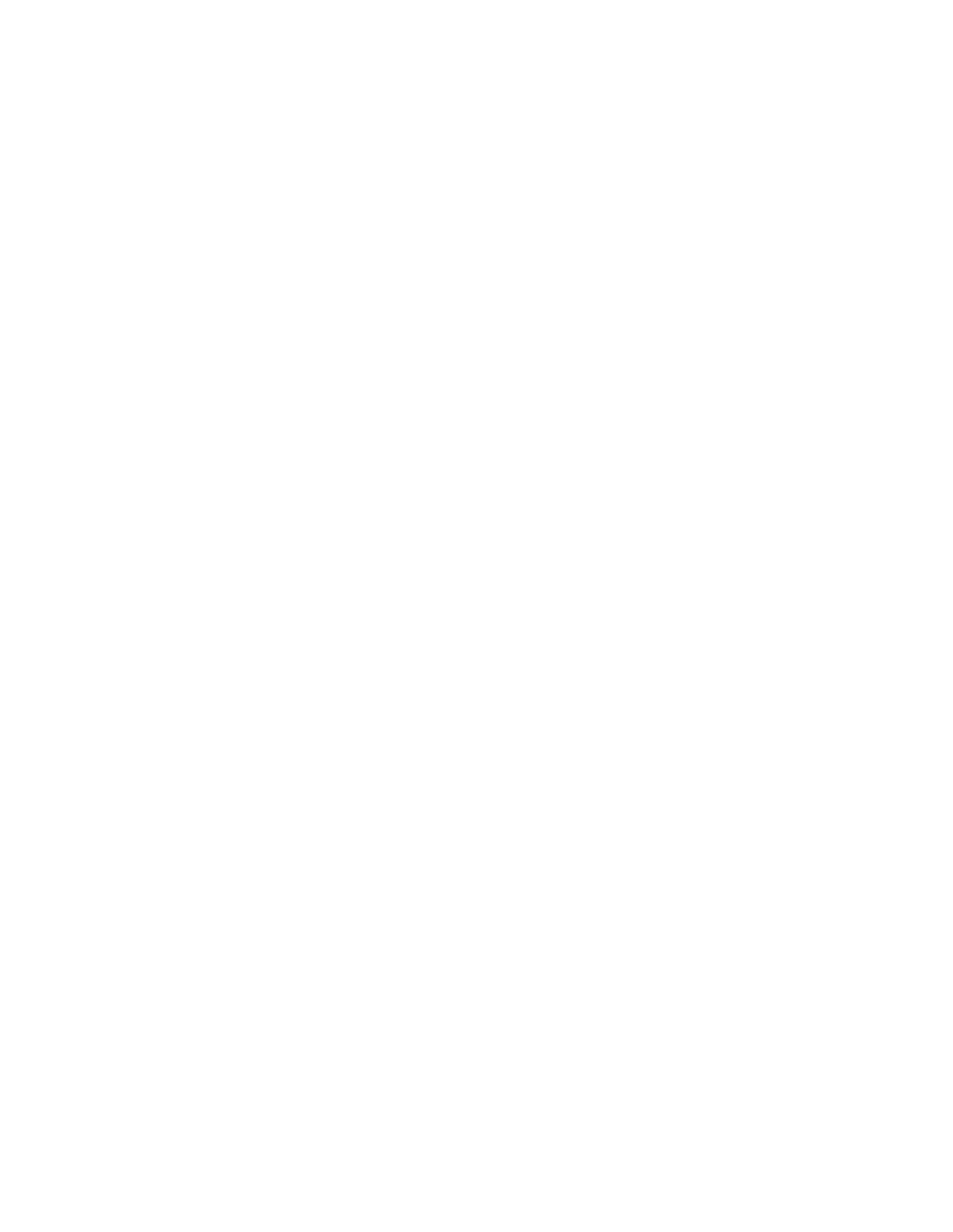[27] S. Warren "Beyond Telemedicine: Infrastructures for Intelligent Home Care Technology" Pre-ICADI Workshop on Technology for Aging, Disability, and Independence, The Royal Academy of Engineering, Westminster, London, England, June 2003.

[28] E. Bielli, F. Carminati, S.L. Capra, M. Lina, C. Brunelli and M. Tamburini "A Wireless Health Outcomes Monitoring System (WHOMS): development and field testing with cancer patients using mobile phones", BMC Medical Informatics and Decision Making, June 2004, pp. 4-7.

[29] E. Jovanov, Z. Milenkovi, C. Otto, P.D. Groen, B. Johnson, S. Warren and G. Taibi "A WBAN System for Ambulatory Monitoring of Physical Activity and Health Status: Applications and Challenges", Proceedings of the 2005 IEEE Engineering in Medicine and Biology 27th Annual Conference, Shanghai, China, September 1- 4, 2005, pp.- 3810- 3813.

[30] R.S.H. Istepanian and A.A. Petrosian, "Optimal Zonal Wavelet-Based ECG Data Compression for a Mobile Telecardiology System" IEEE Transactions on Information Technology in Biomedicine, Vol. 4, No. 3, September 2000.

[31] R.H. Istepanian, M. Brien and P. Smith "Modeling of photoplethysmography mobile telemedical system", in Proc. 19<sup>th</sup> Annual IEEE International Conference Engineering in Medicine and Biology, Chicago, IL, Oct. 30–November 2, 1997, pp. 987–990.

[32] R.H. Istepanian, B. Woodward, E. Gorilas and P. Balos, "Design of mobile telemedicine systems using GSM and IS-54 cellular telephone standards" Journal of Telemedicine and Telecare, vol. 4, pp. 80–82, 1998.

[33] R.H. Istepanian, "Modeling of GSM-based mobile telemedical system", in Proc. 20th IEEE Annual International Conference on Engineering in Medicine and Biology, Hong Kong, November. 1998, pp. 1166–1169.

[34] M. Mitra, S. Mitra, J.N. Bera and B.B. Chaudhury "Preliminary Level Cardiac Abnormality Detection Using Wireless Telecardiology System", Proc. of ICDS'07, Published by IEEE Computer Society, pp.- 14-19, Guadeloupe, French Caribbean, Jan 2- 6, 2007.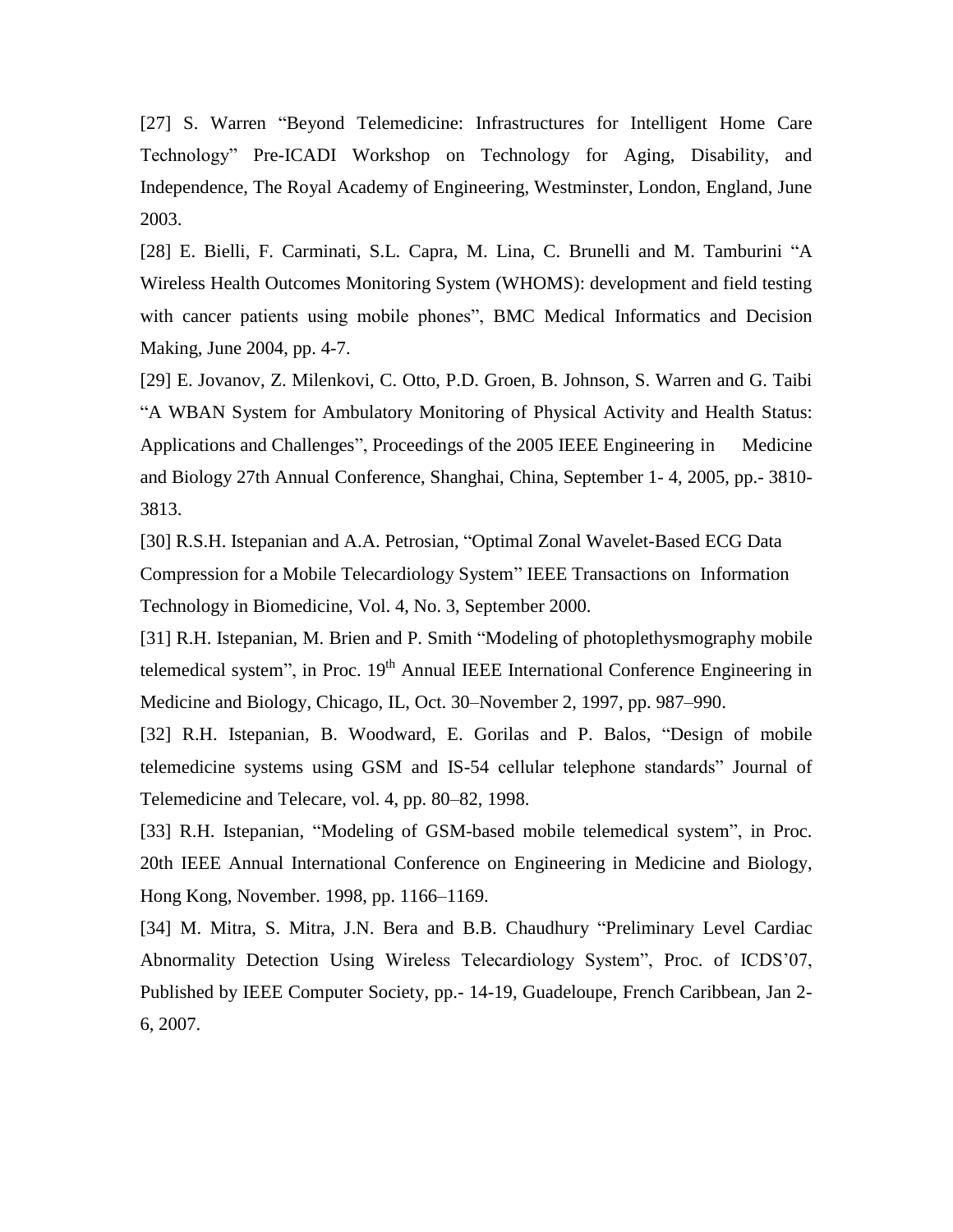[35] R. Gupta, C. Das, A. Mondal, J.N. Bera, M. Mitra and T.K. Mitra "Transmission of ECG Signal Using Microcontroller Based Wireless Bi-phase Modulation Technique", Proc. of International Conference MS'07, Kolkata, India, pp.1-4, December 3-5, 2007. [36] S. Pavlopoulos, E. Kyriacou, A. Berler, S. Dembeyiotis and D. Koutsouris "A novel emergency telemedicine system based on wireless communication technology – AMBULANCE", IEEE Transaction on Information Technology in. Biomedicine – Special Issue on Emerging Health Telematics Applications in Europe, vol. 2, no. 4, pp. 261-267, 1998.

[37] M. Siraj and K.A. Bakar "Minimizing Interference in Wireless Mesh Networks Based Telemedicine System", Journal of Computer Science 8 (8): pp.-1263-1271, 2012.

[38] X. Xu and Y. Liu "A coding algorithm for SMS data transmission in tele-home care system" Engineering in Medicine and Biology Society, 2003. Proceedings of the  $25<sup>th</sup>$ Annual International Conference of the IEEE, 17-21 September 2003. pp. 3672-3675, Vol. 4, Cancun, Mexico.

[39] C.P.D. Souza, T.P. Pereira and R.C.S. Freire "Electrocardiogram by mobile phone: A compression method for SMS", XIX IMEKO World Congress, Fundamental and Applied Metrology, September 6-11, 2009, Lisbon, Portugal, pp. 1707-1710.

[40] E.G. Giannopoulou "Data Mining in Medical and Biological Research" Vienna, Austria: InTech Education and Publishing, November, 2008.

[41] P. Giovas, D. Papadoyannis and D. Thomakos "Transmission of electrocardiograms from a moving ambulance", Journal of Telemedicine and Telecare, vol. 4, pp. 5–7, 1998.

[42] S.K. Mukhopadhyay, M. Mitra S. Mitra "A Lossless ECG Data Compression Technique Using ASCII Character Encoding", Computers and Electrical Engineering 37 (2011) 486–497, Volume 37, Issue 4, July 2011.

[43] M.F. Khan, S. Beg and H. Rehman "Transference of Compressed Audio through SMS Using Prediction by Partial Matching Technique", International Journal of Advanced Science and Technology, Vol. 41, pp. 49-54, April, 2012.

[44] C.M. Fira and L. Goras "An ECG signals compression method and its validation using NNs", IEEE Transactions on Biomedical Engineering 55 (4) (2008) 1319 1326.

[45] S.K. Mukhopadhyay, S. Mitra and M. Mitra "Time Plane ECG Feature Extraction Using Hilbert Transform, Variable Threshold and Slope Reversal Approach", Proc. of